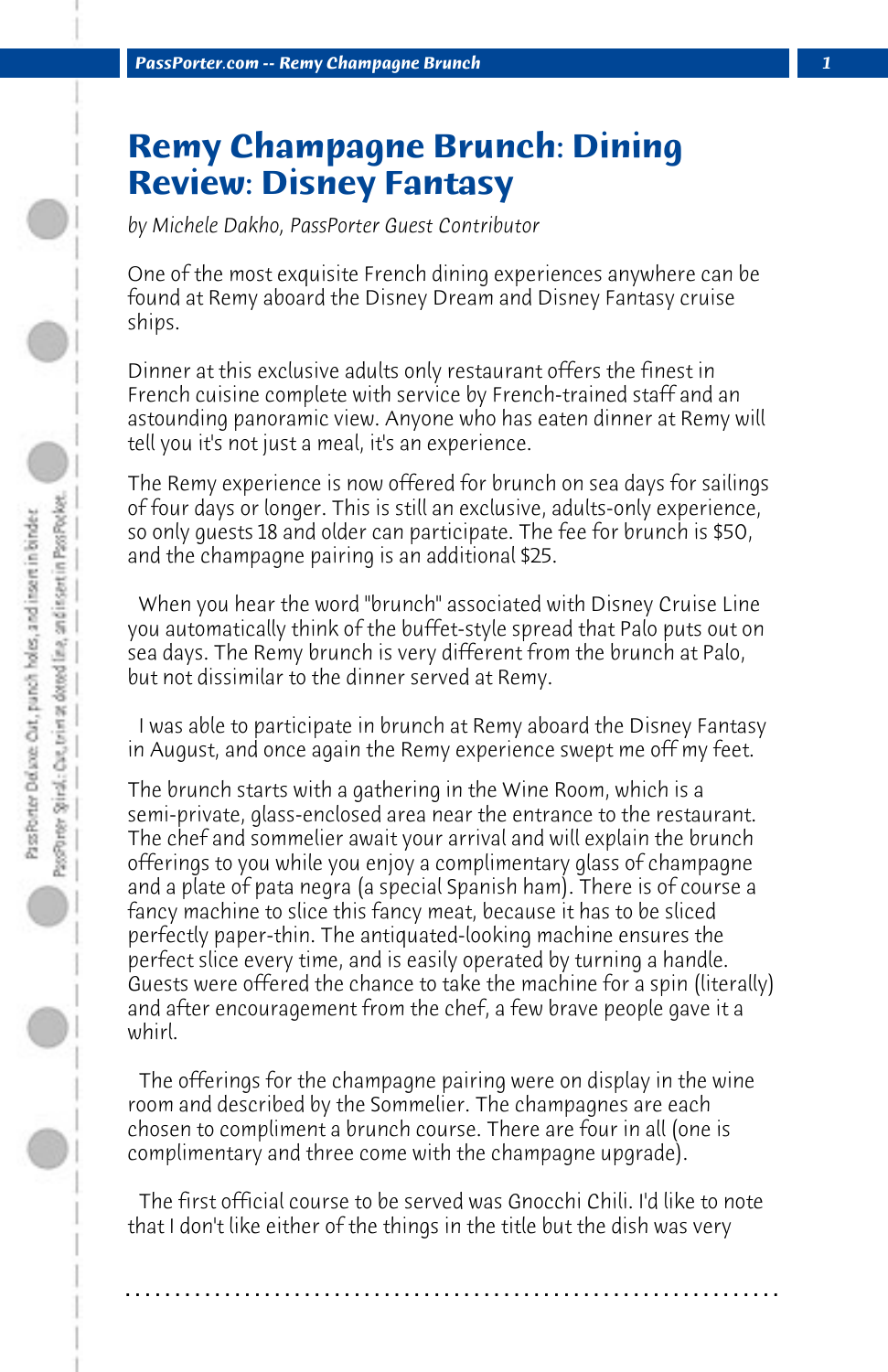good. The gnocchi (dumplings) were unlike anything I've ever tasted in texture and flavor. Paired with the semi-spicy chili sauce (aka foam), it was an exquisite combination. (Champagne pairing-Taittinger Prestige Cuvee Rose NV)

 Next up was the Lobster Cannelloni and Caviar. Pieces of lobster meat were chopped and wrapped in a cannelloni-style pasta, and garnished with radicchio and caviar. A separate piece of lobster was garnished with caviar and plated next to a baby turnip. In terms of "baby" sized vegetables this one was more like a fetus, but it packed more punch than anything I've ever tasted. That tiny turnip nearly did me in, as I don't like turnips but didn't expect such a small vegetable to make such a big impact! (Champagne pairing -Pommery Gold  $\&\#39;04$ )

 Sea bass over eggs, with leeks and a Thai sauce was the next course and while I thought serving fish with eggs was extremely unusual, everyone enjoyed the dish. I'll admit I prefer the way Palo prepares the sea bass at dinner, but then again they aren't serving it over eggs so the flavors are much more prominent. I was reminded of scrambled eggs with chorizo sausage, with fish instead of the sausage and the Thai sauce as opposed to a salsa. The eggs were very light in texture and flavor and the sauce added an unusual twist.

 Gascogne Pork Loin with Turnips followed the sea bass. This pork is an elegant meat (much like the pata negra served at the beginning of the meal) and was accompanied by a dark sauce with a hint of sweetness. The turnips (tiny of course) were flavorful and adorable, sharing the plate with the pork. While I really enjoyed the flavor of the sauce, the pork wasn't my favorite dish. It was a texture issue for me, but everyone else gobbled theirs up. (Champagne pairing Disney Fantasy-exclusive Taittinger La Francaise NV )

 Just as a Disney movie ends in "Happily ever after," so does brunch at Remy. The dessert course, Duo Chocolate, finishes off the brunch experience with an unexpected twist, a spicy chili sauce. The Duo Chocolate is hard to describe, in it's most basic description it is chocolate mousse that is rolled over chocolate shavings and served with a chocolate chili sauce on the side. While I had my doubts about the chili sauce and the chocolate mousse, it was very mild and unique. (Champagne pairing: Moet and Chandon Ice NV)

 I had to taste this wine if for no other reason than it had ice cubes in it and was being served that way at a fancy restaurant. I found great delight in watching my husband sip this white wine with ice in it, as he  $\&$  #39;s always made fun of me when I  $\&$  #39; ve done the same. Apparently, if your wine is served with ice at Remy it's expected and

**. . . . . . . . . . . . . . . . . . . . . . . . . . . . . . . . . . . . . . . . . . . . . . . . . . . . . . . . . . . . . . . . . .**